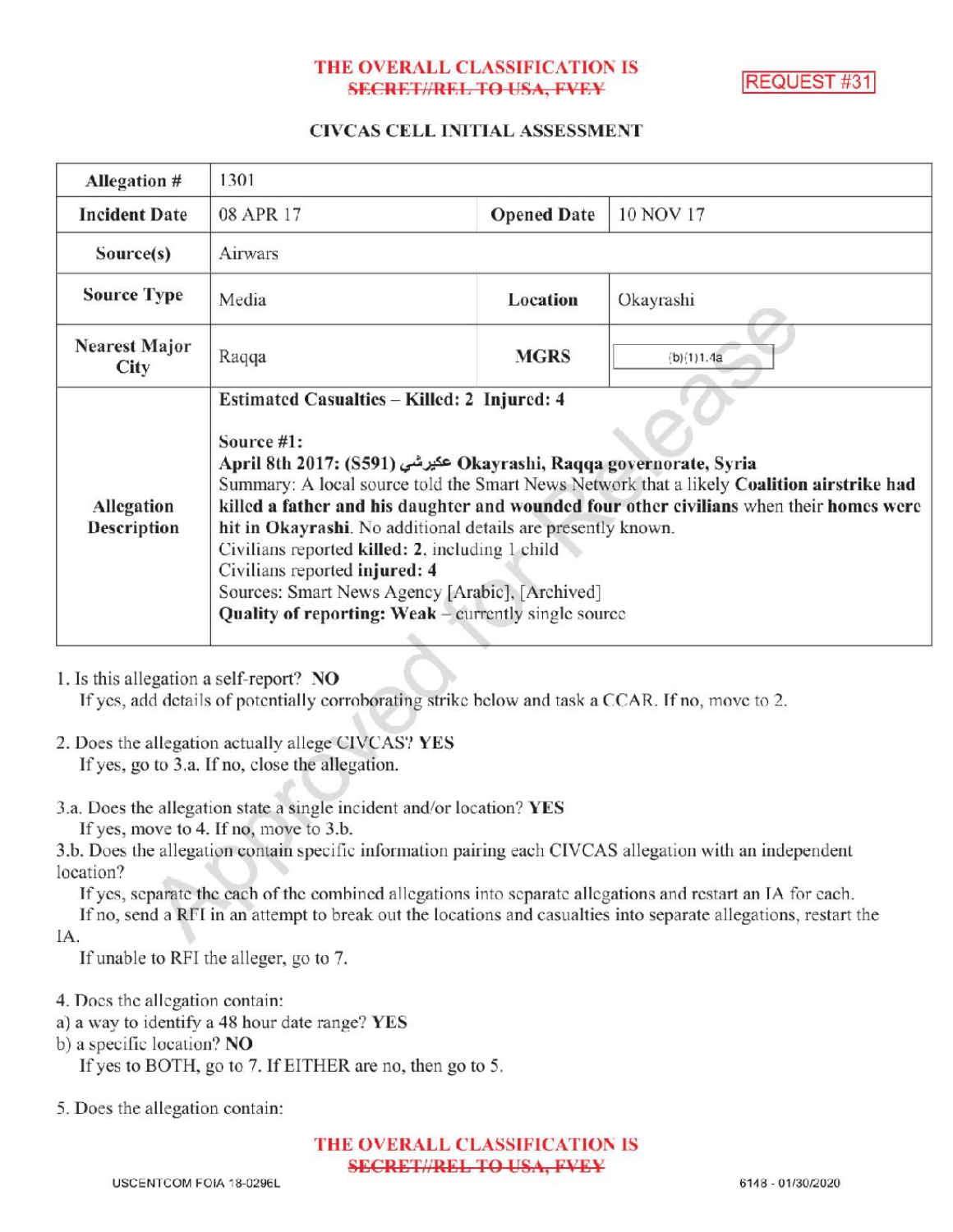### THE OVERALL CLASSIFICATION IS SECRETIAREL TO USA, FVEY

a) <sup>a</sup> way to identify a 48 hour date range? YES

b) a specific time of day or timeframe?  $NO$ 

c) <sup>a</sup> general location? YES

If yes to ALL three, then go to 7. If ANY are no, go to 6.

6. Does the allegation contain:

a) Video or photo evidence of CIVCAS that can be used to narrow the date/time or location of the allegation? NO

Ifyes, go to 7. Ifno, go to 6.b.

b) Are there at least two corroborating sources (total of 3) that independently reported the allegation? NO If yes, go to  $7$ . If no, go to 6.c.

c) Any high quality sources? YES If yes, go to  $7.$  If no, go to  $6.d.$ 

d) Specific facts that warrant a search for strikes? If yes, go to 7. If no, close the allegation.

7.a. Does the allegation contain sufficient information on the time, location and details to conduct a search for strikes? YES

If yes, go to 8. If no, go to 7.b.

7.b. Explain in detail why there is insufficient information on the time, location, and details to conduct <sup>a</sup> search a for strikes

# IZ & SY

MAT: 0 results CAOC log: 0 results  $CJTF log: 0$  results

## IZ CJFLCC log, -email (Start 18 MAY 2017):

 $\rightarrow$  $T\ddot{\bm{b}}$ (1) $\bm{b}$ eg, -email (Start 22 JUL 2017):

8. Are there any potentially corroborating strikes? NO

Ifyes, answer the questions below and task CCAR.

If no, provide a detailed explanation and close the allegation.

- Conducted a 48-hour search (07-08 APR 17) for strikes in Okayrashi Village southeast of Raqqa.
- The search returned zero strikes results in the specified time period on Okayrashi Village .

## 1. Assessed date of incident:

## 2.Location:

### THE OVERALL CLASSIFICATION IS SECRET//REL TO USA, FVEY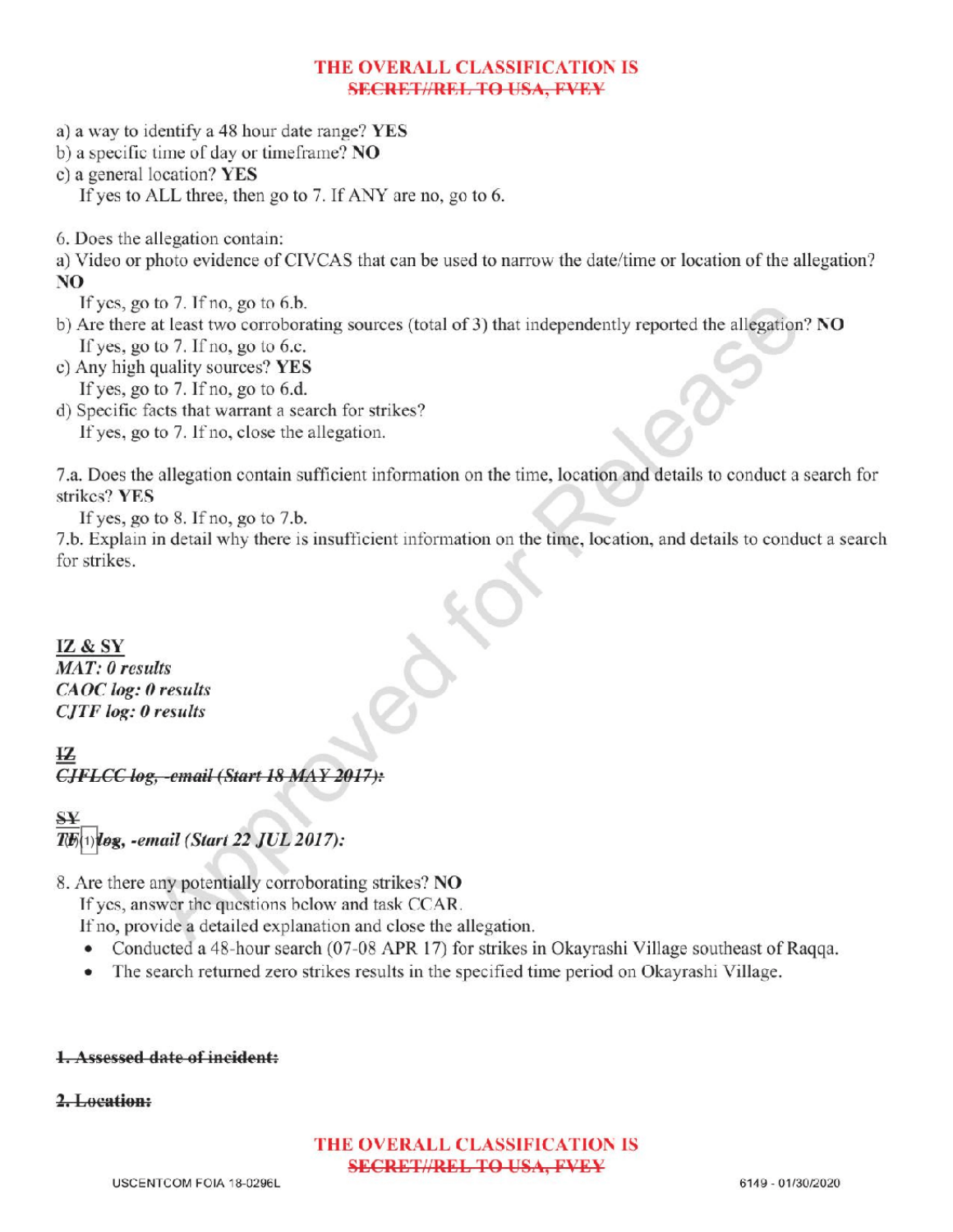#### THE OVERALL CLASSIFICATION IS **SECRET//REL TO USA, FVEY**

3. Potentially Corroborating Strike Information: MGRS: Strike Number: DTG: Target: Dynamic/Deliberate: Aircraft: CallSign: Nationality: Munitions & Number dropped: Target Number: TEA:  $BF$ #

Non-US Coalition Involvement: N/A

Decision: Close at the IA due to insufficient evidence to corroborate the allegation. for

 $-8$